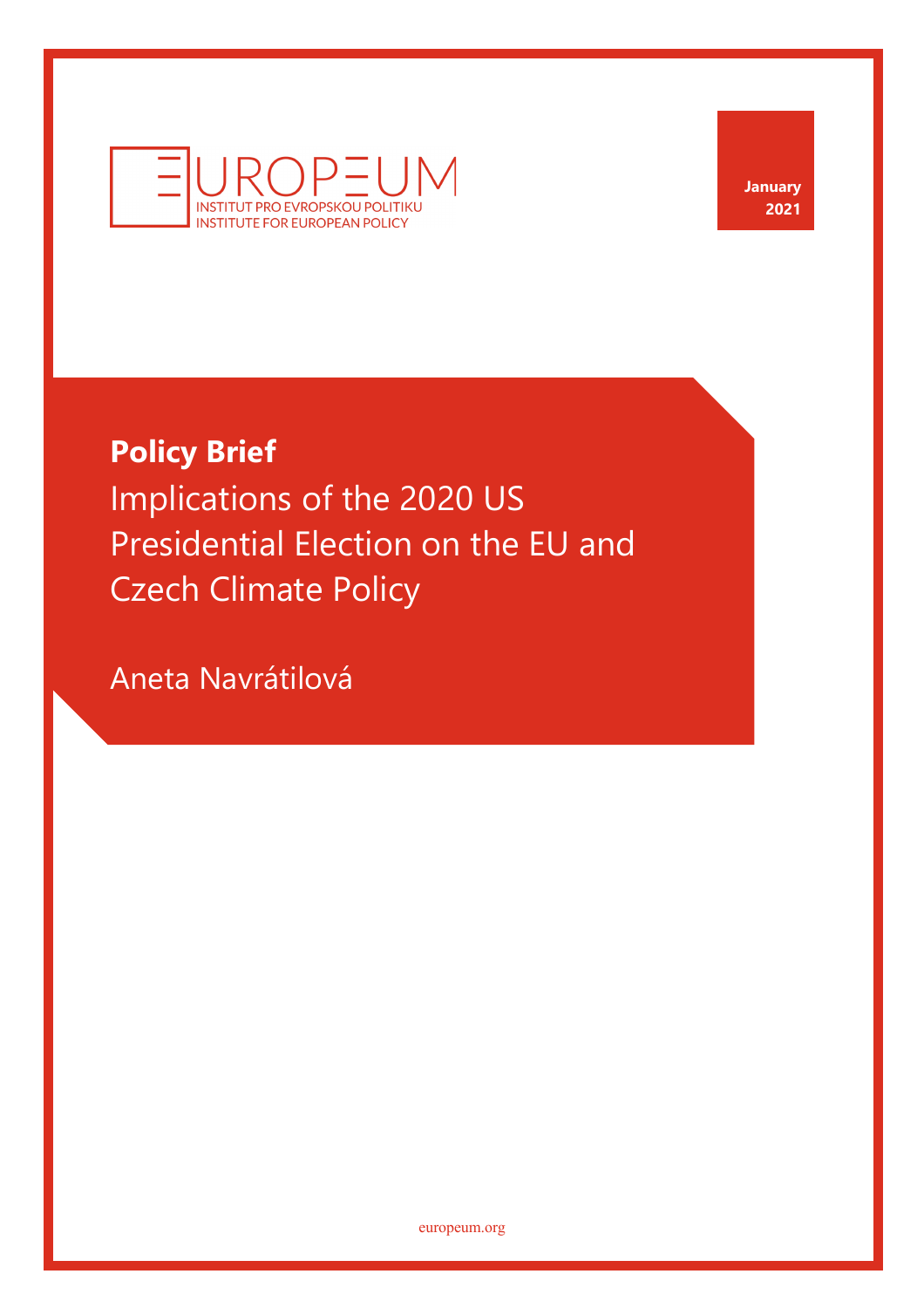| _____  |
|--------|
|        |
| ______ |
|        |

## Contents

europeum.org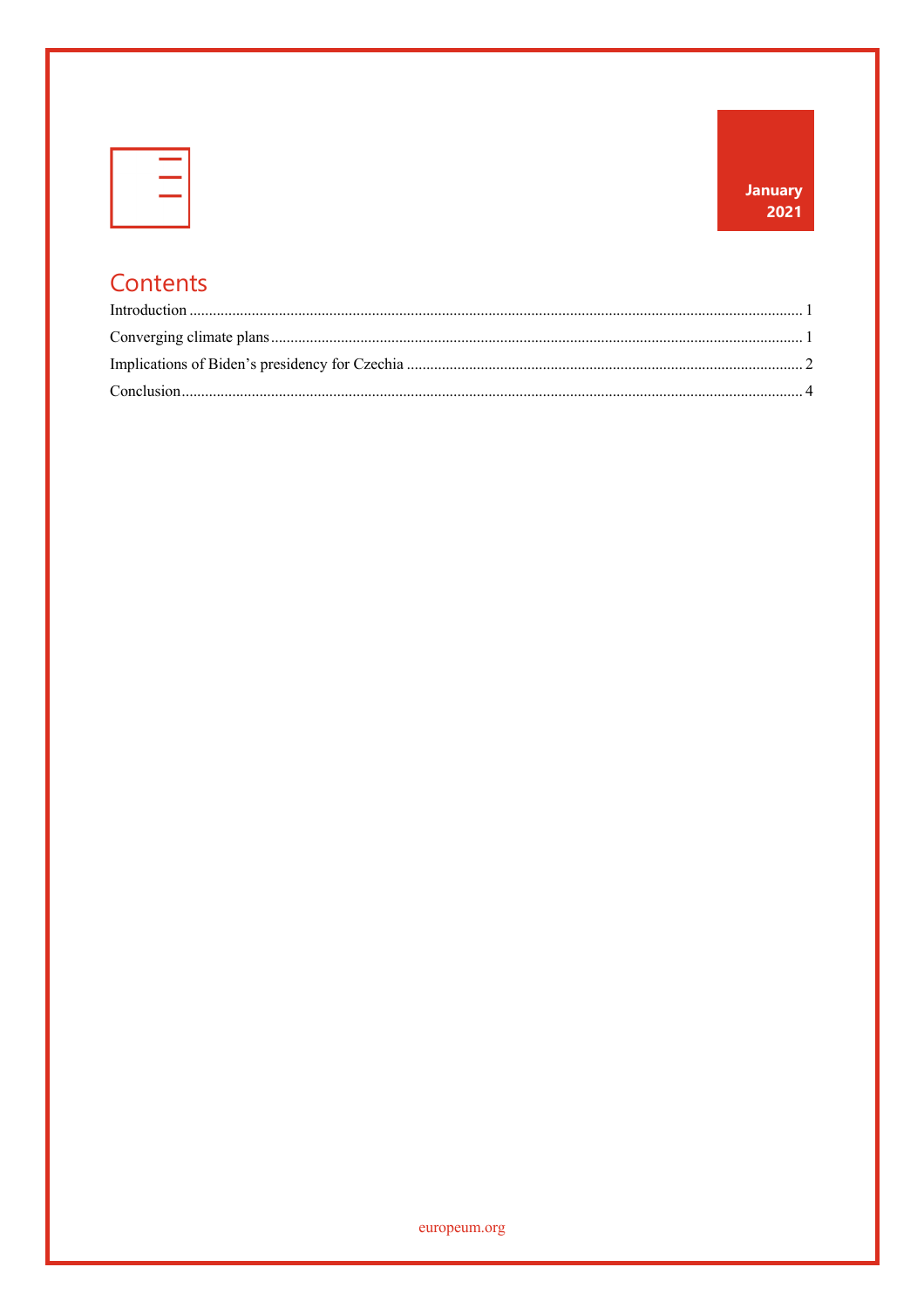

#### Introduction

More than anything, 2020 will be remembered for fighting against the world-wide Covid-19 pandemic which has reshaped all of our societies in dramatic ways. Once again, it has highlighted a latent conflict between nation-states and sovereignty, real or perceived, on one hand, and international, if not supranational, cooperation and multilateralism on the other. The crisis exacerbated existing conflicts between nationalists and national conservatives, prominently predisposed towards isolationism, exemplified most acutely in Trump's America First agenda, and progressives and liberals on the other hand arguing for deepening integration, strengthening multilateralism, and international cooperation to tackle global crises. The US elections became emblematic of this wider, more fundamental struggle, as well as the societal polarization that, to varying degrees, haunts the rest of the developed world. Yet, with a Trump soundly rejected in a landslide election loss, one can wonder whether his loss portends similar rejections of populism and national conservatism across the globe.

The 2020 US presidential election was unprecedented, fevered, divisive, and emotional for various reasons. Firstly, the Republican ticket of incumbent President Donald Trump and Vice President Mike Pence was defeated. Secondly, Joe Biden obtained the largest share of the people's vote against his opponent and the highest turnout in the last one hundred years was reached in this year's election, despite the ongoing coronavirus pandemic, referring to an increased concern about future direction of the US. And lastly, as Biden won the election with flying colours, the whole world is now contemplating what will change. Not only on the domestic level, but also the international one.

One of the areas which will very likely undergo transformation under the Biden administration is climate policy. Climate change is a global challenge requiring decisive and immediate action from every country around the world. Nevertheless, during the Trump administration, climate change has been substantially downplayed or even denied by the United States, its climate policy has contrasted

**January 2021**

starkly with that of much of the rest of the world. Moreover, Trump's denial of climate change resulted in US withdrawal from the historic 2015 Paris Climate Agreement, further isolating the US in this matter.

On the other hand, President-Elect Biden's approach towards climate policy has been described as the most ambitious and progressive of any mainstream US presidential candidate yet. In order to tackle climate change, Biden plans to re-join The Paris Agreement as soon as he takes the oath of office as president in January 2021, as well as he plans to marshal a historic investment of 2 trillion dollars in energy efficiency and low-carbon economy This and further steps of his will significantly impact climate policies of many of the US' partners, including the European Union. In other words, Joe Biden intends to build a more resilient and sustainable economy, which will firstly need to go through substantial transition, decarbonization and innovation in many related areas. This goal could be achieved only as far as other partners of the US cooperate alongside.

#### Converging climate plans

The moment it became apparent that Joe Biden would win the election, the European Commission President Ursula von der Leyen declared that the EU is prepared for intensified cooperation on common challenges such as tackling climate change with the new administration. Addressing and mitigating climate change is going to be one of the top priority areas of the future EU-US relations, according to leaders of both sides. On that account, the new American leadership signifies a fresh start for Transatlantic partnership, not merely as far as climate matters are concerned.

Biden's election programme and particularly its climate agenda give great reason to European countries to hope for a brisk start of new era of Transatlantic cooperation. The "Biden Plan for a Clean Energy Revolution and Environmental Justice" resembles the European Green Deal in various points. Firstly and most importantly, the European climate plan aims to make the EU's economy sustainable and to entirely cut greenhouse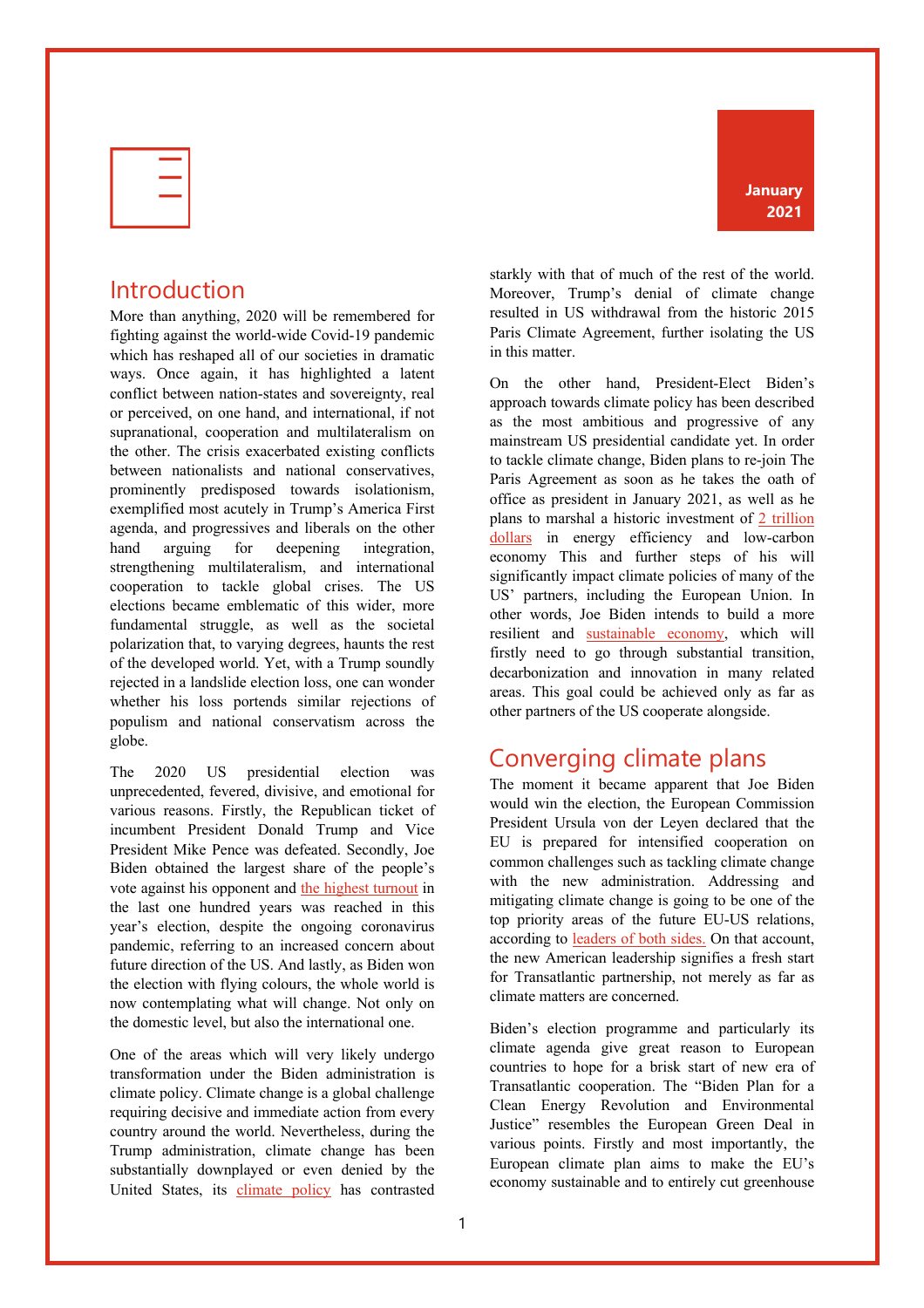

gases emissions by 2050. The same applies for Biden's plan, which endeavours to ensure that the US achieves clean energy economy and accomplishes net-zero emissions until 2050. In this regard, it is obvious that the two blocs are driven by parallel intents. Furthermore, Biden projects to establish an enforcement mechanism that will include milestone targets no later than the end of his term in 2025.

Another meeting point is reduction of carbon dioxide emissions produced by automotive industry. In the EU, cars are responsible for up to 12 per cent of total emissions of CO2, and for that reason a new regulation was adopted on the EU level setting mandatory emission reduction targets. Regulation (EU) 2019/631 introduces CO2 emission performance standards for new cars and vans for 2025 and 2030. The low emission thresholds are to stimulate higher production of electric and hybrid cars. Biden's climate plan similarly sets bold average fuel economy standards for cars and lightduty vehicles, proposes increased spending on public transport and investing in electric vehicle manufacturing. Investing in transportation infrastructure, Biden's plan also aims to create new job opportunities in industries supporting vehicle electrification.

It might seem that the US and the EU are finally on the same wavelength as their climate plans seem fairly similar. Nevertheless, it needs to be noted that despite those areas of convergence, there are also fundamental differences between Europe and the US when it comes to climate and energy policy, which will be difficult to ignore. A clash may occur, for instance, in so far as the green taxonomy is concerned. In the EU, a classification system for sustainable economic activities is already in place, nevertheless it constitutes a great challenge to some member states as their interpretations of what is considered sustainable, renewable (i.e. when transition fuels are concerned) and "green" still vary. Moreover, similarly as the EU's General Data Regulation of 2018, which brought about an extensive global effect on websites, the effects of taxonomy are to emerge across the Atlantic as well. Since both sides agreed to the same ambitious climate goals, they ought to cooperate particularly



on clarifying and consolidating of their positions towards addressing their common environmental objectives.

Another key point to remember is that despite the fact that the Biden presidency opens up the chance to officially start negotiations regarding Transatlantic emissions trading scheme, it is not clear yet whether Biden will be able to adopt necessary measures for implementing a carbon tax. By way of contrast, the EU carbon tax which is one of the highlights of the Green Deal should be introduced at the bloc's borders by 2022.

Furthermore, one cannot overlook the fact that under the Trump administration, the US abolished a total of 125 environmental laws and undermined the Transatlantic cooperation on climate matters. Therefore, creating a new climate plan suitable for current global climate situation and subsequently, and most importantly, enforcing its regulations will not only take a lot of time, but also many efforts to make some of rather resilient partners to come along so that the result of common climate policies is sufficiently ambitious. On the whole, to push through the ambitious climate plan Biden will need the support of the US Congress, which could be difficult if the Republicans majority in the Senate persists after the two run-off senate elections in Georgia.

## Implications of Biden's presidency for Czechia

Czech Republic, one of the most industrialised countries in Europe, might potentially be a resistant partner in Europe for Biden. Climate change has often been perceived as a divisive issue among the Czech society. Symptomatically and unfortunately, climate agenda has never been the top priority for Czech politicians either. The country is still very much dependent on nuclear energy and coal; therefore, the leadership did not consider following the European institutions' sophisticated climate plans as convenient, until now.

Although the Czech Republic announced much less ambitious plans for dealing with climate change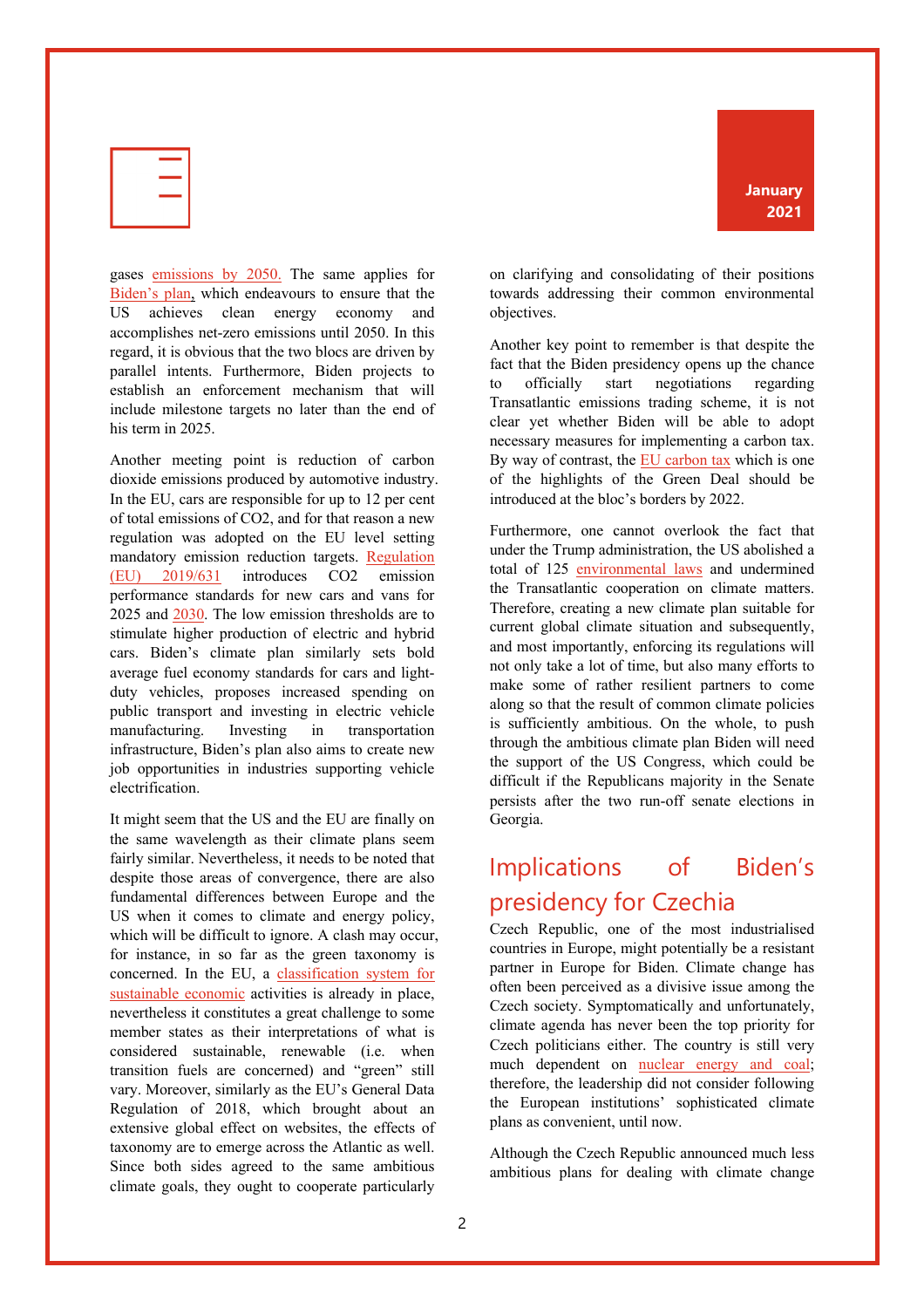

compared to other members of the EU, PM Andrej Babiš recently called on the EU long-term budget to fall in line with the European Green Deal. According to the Statement of Czech government from this May, it is evident that the country continues to support the EU's long-term target of achieving climate neutrality by 2050, despite the fact that it encourages rather moderate approach towards fulfilment of Union's climate goals, especially due to the current world-wide crisis. Czech Ministry of Industry and Trade even described the Green Deal as "*a complicated challenge for the whole EU,* […] *a potential threat in terms of global competitiveness for industrialized countries"* and pointed out that it cannot consent to the radical increase in climate-energy goals until 2030 to 50 or even 55 per cent. Regrettably, the Czech Ministry ignored the various supporting initiatives such as the Carbon Border Adjustment Mechanism and its impact on global competitiveness by leveraging the power of the single market in its equation. Furthermore, the assessment did not adequately factor in the various support schemes under the European Green Deal and European Investment Bank's changed investment paradigm.

As could be noted, the Czech leadership is endorsing a rather gradual transition to new technologies and energy mix on the reasoning that the current economic pandemic-driven crisis necessitates it, despite green investments yielding a higher return on investment both short- and longterm. On the ground of this gradual approach, the Czech Coal Commission recently recommended the Czech Republic should phase out coal by  $2038 - a$ year which would be among the later target dates in Europe as part of its endeavours to cut carbon emissions. Although Germany agreed to the same deadline, it committed to switch into renewables in the future alongside other Western EU countries, whereas Czechia plans to stick with nuclear power. And since this source is not considered as a renewable option under the European Green Deal, it would leave Czechia out of numerous funding opportunities and therefore would simultaneously signify economic instability and sizable risks for the country. Furthermore, despite the fact that **January 2021**

representatives of various Czech environmental groups supported an earlier deadline of 2033 for withdrawal from coal energy, further criticizing lack of transparency in future steps aiming to fulfil the later date, 2038 is perceived as a compromise in the Czech context. In the European context, on the other hand, it is considered as faltering attitude towards the European climate targets.

With this in mind, fundamental question remains on whether Biden will approach the Central and Eastern Europe similarly as the previous Obama's administrations or not. Many political scientists suppose that it is very much likely that countries of the CEE will be rather restrained by the new administration, whose focus will likely revert to more influential and constructive European partners. The coming years will be defined by decarbonisation and the post-pandemic recovery, areas in which CEE countries have little to no advantages compared to more progressive European partners. Furthermore, the CEE countries' penchant for obstruction, lately exemplified in Hungary and Poland's jeopardizing of the vital European budget and pandemic recovery, further incentivizes Biden to cooperate with Western and Northern Europe in lieu of problematic CEE countries.

One cannot be surprised – the CEE countries, and particularly the Visegrad group countries, have, for good reasons, acquired an infamous reputation within the Union for a couple of years now. For instance, it was at the European Council meeting in June 2019 when Czech representatives, together with companions from Estonia, Hungary and Poland, refused to sign on to a long-term target of achieving climate neutrality by 2050, arguing they are not ready for such a quick transition. To put it another way, the current climate policies of aforementioned countries significantly lack any reliability and credibility in the EU and globally as their governments constantly tend to put vested interests first. The whole global green transition and decarbonization processes are then being delayed owning to unconstructive approaches of particular members. Future generations risk carrying the burden of the current generations' lack of ambitions, both environmentally and financially.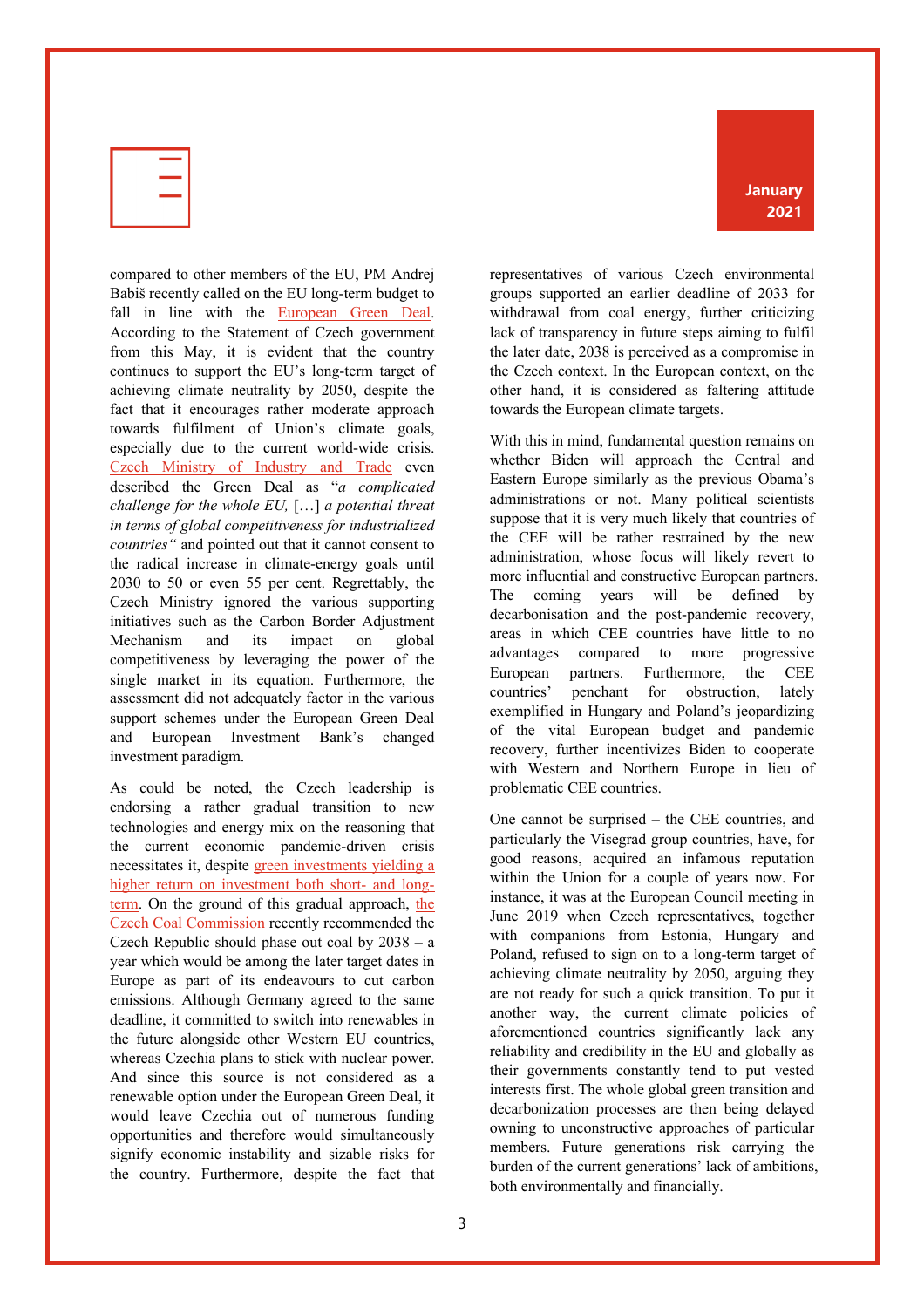**January 2021**

| ______ |  |
|--------|--|
|        |  |
| ______ |  |
|        |  |

#### Conclusion

All things considered, it seems reasonable to argue that with the new administration being in the White House from January 2021, many reckon that things are going to change fundamentally on the domestic US level as well on the international playing field. On the whole, it is expected that Biden will bring more stability into international relations as the US president since he plans to leave the unilateralist approach of his predecessor and re-join many of the global alliances, further aiming to put emphasis on the Western democratic values and restoring environmental protections. However, this year has been all about substantial changes, rapid and unexpected ones. The Covid-19 pandemic, which caught national states unprepared for a crisis of this magnitude, alone reminded us that cooperation matters more than ever before. Moreover, as climate change impacts are looming significantly, there has not been a better time to react. And to cooperate. Immediately.